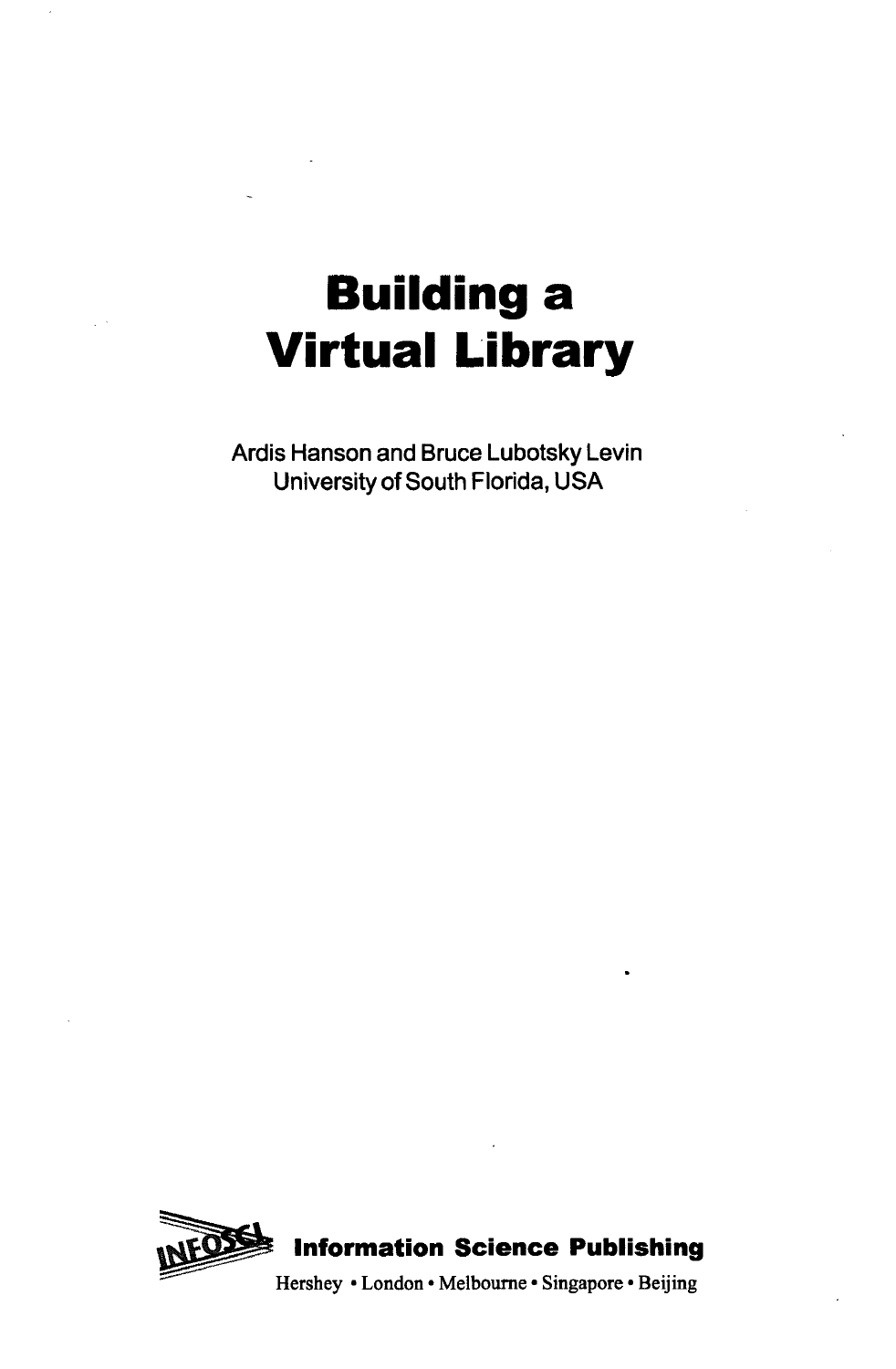# **Building a Virtual Library**

## Table of Contents

**Foreword i** *Amy Tracy Wells, Belman-Wells Information Services, USA*

**Preface iv**

*Ardis Hanson and Bruce Lubotsky Levin, The Louis de la Parte Florida Mental Health Institute at the University of South Florida-Tampa, USA*

**Chapter I. Introduction: Technology, Organizational Change and Virtual Libraries 1**

> *Ardis Hanson and Bruce Lubotsky Levin, The Louis de la Parte Florida Mental Health Institute at the University of South Florida-Tampa, USA Susan Heron and Merilyn Burke, Tampa Campus Library at the University of South Florida-Tampa, USA*

#### **PARTI: COLLECTIONS**

## **Chapter II. Collection Development for Virtual Libraries ............... 20**

*Patricia Pettijohn, The Louis de la Parte Florida Mental Health Institute at the University of South Florida-Tampa, USA Tina Neville, University of South Florida, St. Petersburg, USA*

#### **Chapter III. Libraries as Publishers of Digital Video ....................... 37**

*William D. Kearns The Louis de la Parte Florida Mental Health Institute at the University of South Florida-Tampa, USA*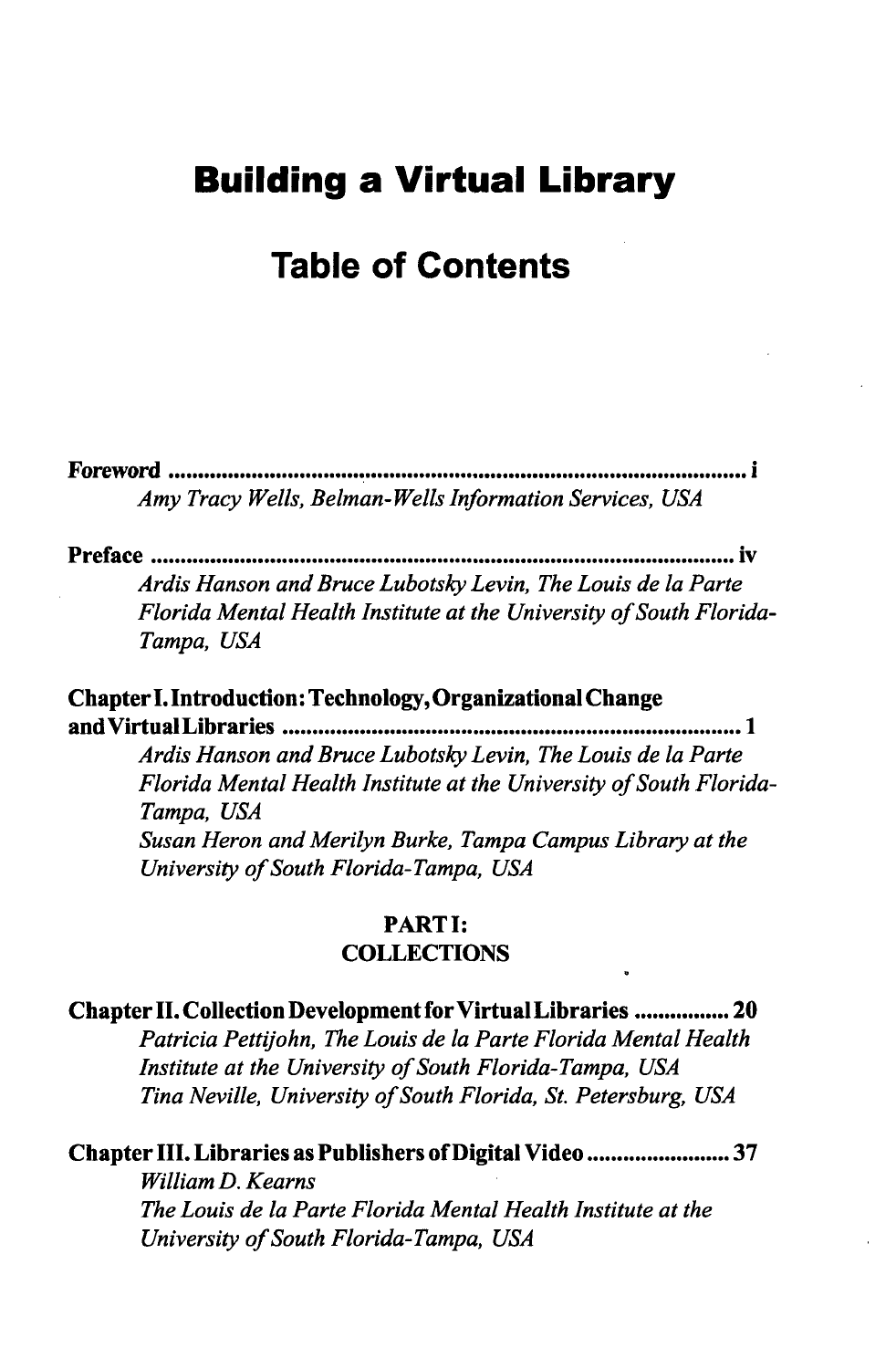| <b>Chapter IV. Geographic Information Systems Research and Data</b> |  |
|---------------------------------------------------------------------|--|
| <b>Centers</b>                                                      |  |
| John Abresch                                                        |  |
| Tampa Library at the University of South Florida-Tampa, USA         |  |
| <b>PARTII:</b>                                                      |  |
| <b>SERVICES &amp; FUNCTIONS</b>                                     |  |
| Merilyn Burke                                                       |  |
| Tampa Library at the University of South Florida-Tampa, USA         |  |
| <b>Chapter VI. Cataloging and Metadata Issues for Electronic</b>    |  |
|                                                                     |  |
| Susan Jane Heron and Charles L. Gordon                              |  |
| University of South Florida Library System-Tampa, USA               |  |
| 95                                                                  |  |
| Amy Tracy Wells, Belman-Wells, Michigan, USA                        |  |
| Ardis Hanson, The Louis de la Parte Florida Mental Health           |  |
| Institute at the University of South Florida-Tampa, USA             |  |
|                                                                     |  |
| <b>Beverly Caggiano</b>                                             |  |
| University of South Florida Library System-Tampa, USA               |  |
|                                                                     |  |
| Kim Grohs, Caroline Reed and Nancy Allen                            |  |
| Jane Bancroft Cook Library at the University of South Florida-      |  |
| Sarasota/Manatee, USA                                               |  |
| Chapter X. Distance Learning.<br>148                                |  |
| Merilyn Burke, University of South Florida-Tampa Library, USA       |  |
| Bruce Lubotsky Levin and Ardis Hanson, The Louis de la Parte        |  |
| Florida Mental Health Institute at the University of South Florida- |  |
| Tampa, USA                                                          |  |
|                                                                     |  |

 $\mathcal{A}^{\mathcal{A}}$